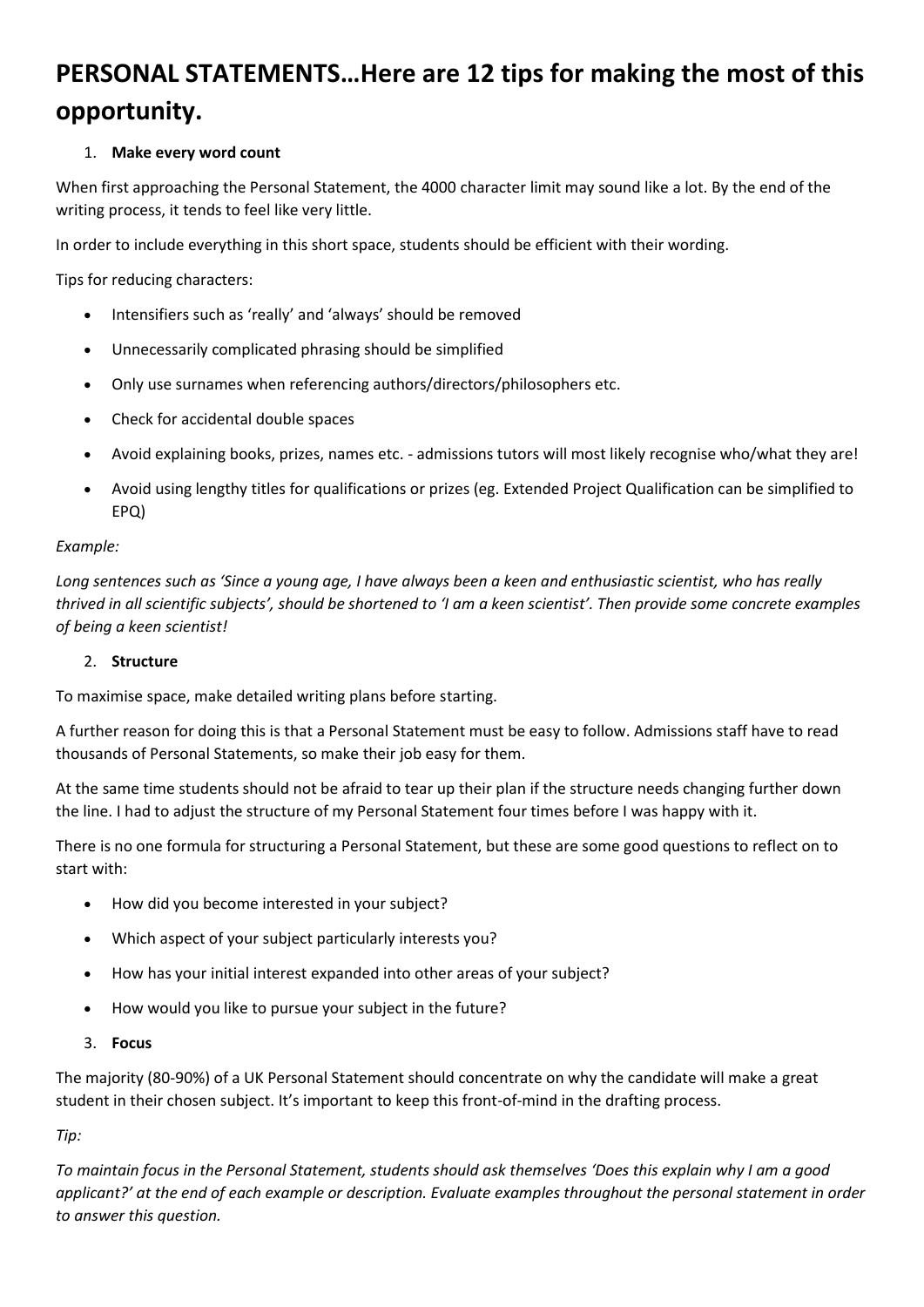*Instead of: I wrote an EPQ*

*Try: The process of writing an EPQ taught me the skills necessary to work independently and conduct my own research: skills which will be invaluable to me at university*

4. **Career**

If a student is applying for a professional course (Medicine, Occupational Therapy, Architecture etc), they must show that they would be right for the specific career for which the degree will prepare them.

Even if the degree is less vocational - like Geography or Sociology - it's a good idea for the student to show that studying the subject fits sensibly into their long term plans.

*Tip:*

*Include elements of a course that you're excited to study as this will indicate to admissions tutors that you are genuinely interested in exploring their subject in the future.*

*Instead of: I am excited by the prospect of studying biology*

*Try: I am particularly excited by the prospect of studying molecular biology and further exploring X*

However, students should avoid mentioning specific university courses by name (e.g. why they particularly want to study English at Oxford University), as this may limit their chances at the other universities for which they are applying.

# 5. **Extracurricular**

Students should include one paragraph at the end of their Personal Statements summarising their extracurricular interests (hobbies / activities / awards / voluntary work etc). This section must be kept short as discussion of the subject should take priority.

*Tip:*

*Link extracurricular activities back to the chosen subject by showing how they have developed skills that will be useful for that particular degree course.*

Examples:

- Completing the Duke of Edinburgh award might teach a Geography student about map reading and navigation.
- Working in a charity shop might improve a Business and Economics student's understanding of the retail industry.
- 6. **Sell yourself**

The purpose of a Personal Statement is to allow students to sell themselves to their prospective universities. However, perhaps due to British cultural attitudes, many students struggle to write about their strong points (most US students don't seem to have this problem!).

Use strong, assertive language to demonstrate confidence self belief. Avoid playing down achievements or crediting another person in a Personal Statement.

*Tip:*

*Instead of: "My class helped organise a Geology day for younger pupils at my school"*

# *Try: "I organised a Geology day for younger pupils at my school"*

Applicants shouldn't write arrogant and sweeping statements such as 'I have a vast array of skills', which prove nothing to the reader. Instead, they should describe how these skills have been put into practice, and give real evidence of their ability.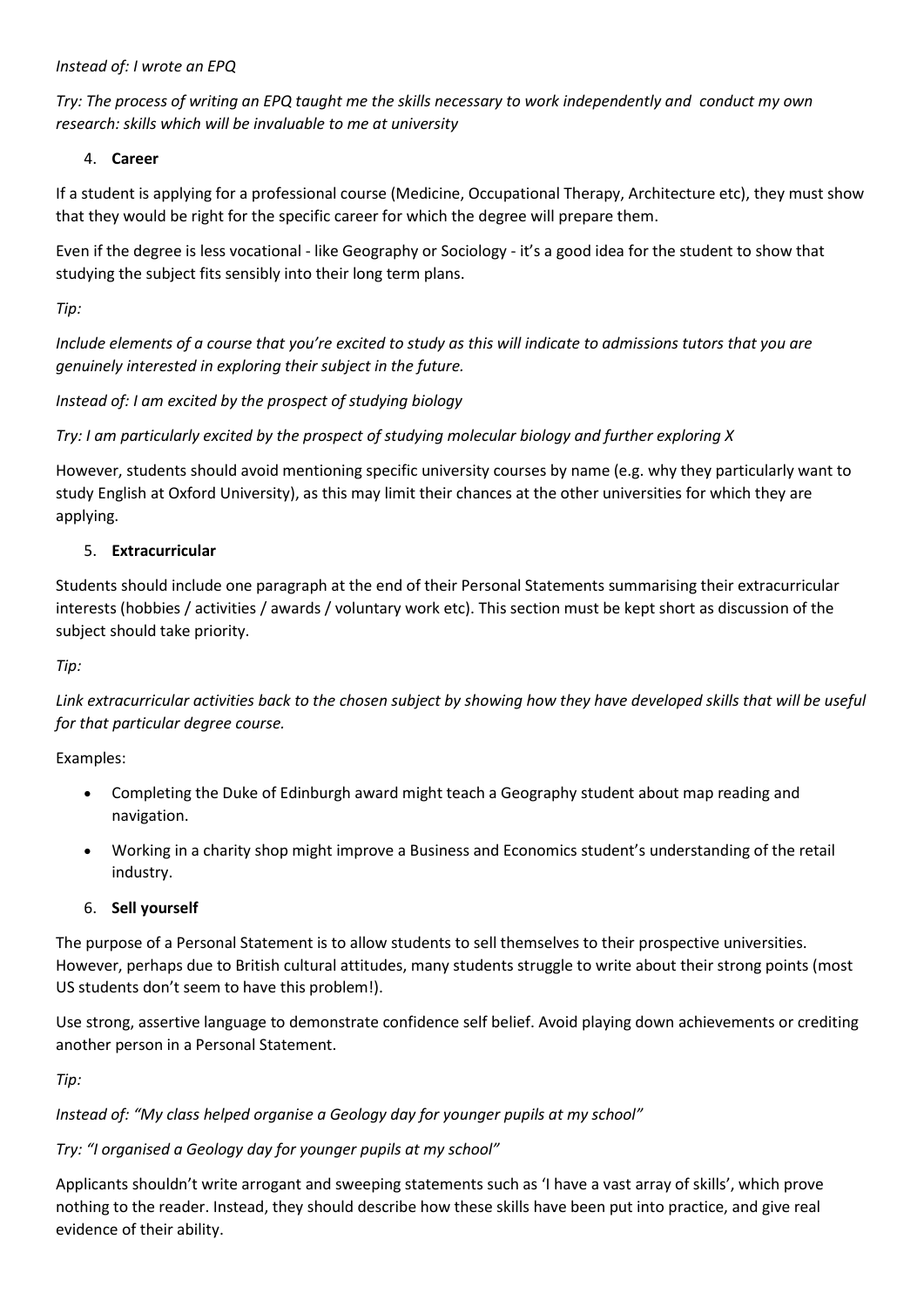# 7. **It's love**

One of the best ways for students to sell themselves is to get across their genuine love for the subject for which they are applying.

There are two excellent reasons for this. Firstly, the people reading the Statement have often devoted their entire careers to studying this particular subject, so they like to see a similar commitment in the applicant. Secondly, they want to admit students whose enjoyment of the subject will make them motivated to work hard.

To demonstrate their enthusiasm students should emphasise their interest in specific aspects of their subject. Here is an example extract:

*"I greatly enjoy the novels of Thomas Hardy, which often feature strong female protagonists. I am eager to explore Hardy's work further, as well as that of other Victorian writers, and am particularly interested in their contrasting presentations of women."*

### 8. **Independence**

Students should demonstrate a track record of independent learning, and show that their interest in their subject extends beyond the school syllabus.

Examples which demonstrate independence:

- Reading books, articles, academic journals
- Writing a personal blog, an article, extra essays or projects
- Experiences lectures, work experience, competitions outside of school
- Promoting the subject inviting a speaker to the school, organising a society/club, teaching younger children at school, making a short film
- Other watching documentaries, listening to podcasts, attending summer schools

*Tip:*

*Avoid lists of random examples. Instead link experiences together to show a natural curiosity in the subject.*

*Instead of: "I read X and X and then I watched X"*

*Try: "My interest in X led me to further explore X which interestingly contrasted with X"*

#### 9. **Avoid cliché**

Using quotes is often advocated by online templates. Nelson Mandela's "Education is the most powerful weapon which you can use to change the world" is a particularly popular one. Using inspirational quotes, however, will only suggest a lack of inspiration. Students should use their own words rather than somebody else's.

The use of tired words and phrases such as 'from a young age', 'interesting', 'passion' and 'team player', can be kept to a minimum by giving more specific, personal descriptions.

*Tip:*

*Instead of: "I have wanted to study history from a young age"*

*Try: "I have wanted to study history ever since I first visited the Holocaust Exhibition at the Imperial War Museum and I realised the importance of remembering past events"*

### 10. **Stand out**

The ideal Personal Statement creates the sense that a student is unique. Students should think of something original about themselves in relation to the subject for which they are applying.

This can often come in the form of an anecdote, or an unusual reason for their initial interest in their subject.